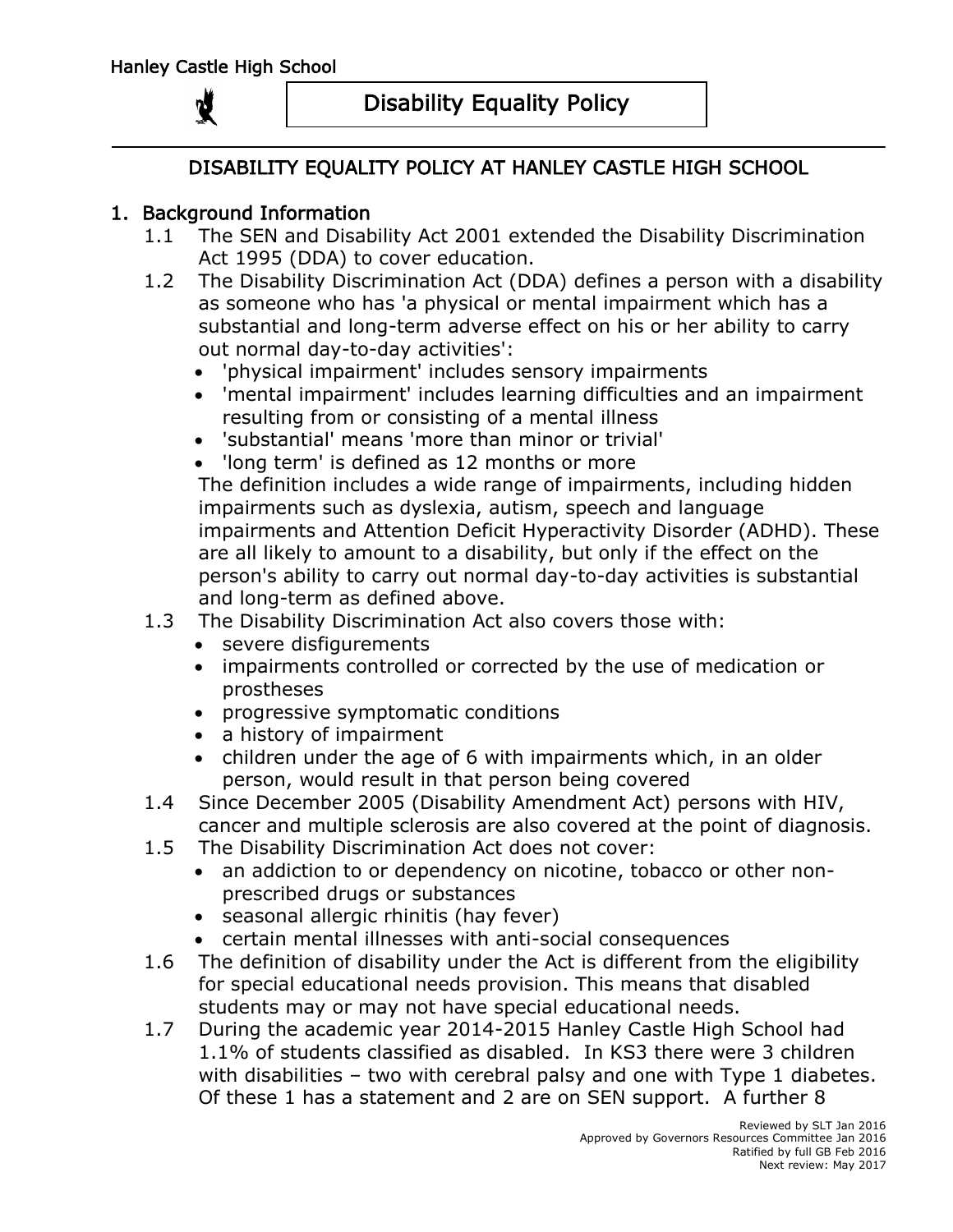# Disability Equality Policy

students – 6 from KS3 and 2 from KS4 – have hearing impairments (7 students) or visual impairments (1 student). Of these, 2 are statemented, 2 on SEN support and 3 are being monitored.

#### 2. Policy Aims

- 2.1 Hanley Castle High School is committed to promoting equality for all. We strive to ensure that the culture and ethos of the school are such that everyone is equally valued and that all aspects of school life actively promote an environment of equality and inclusion.
- 2.2 The Governing Body recognises that the school must take positive action to prohibit all forms of illegal discrimination. This obligation is towards staff, students and others associated with the school (e.g. parents; users of the premises; visitors). The Governing Body will ensure that disabled people are not treated less favourably in any procedures, practices and service delivery.
- 2.3 We aim to:
	- eliminate harassment of disabled persons that is related to their disability
	- promote positive attitudes towards disabled persons this means not representing people in a demeaning way, and it also means not pretending that they do not exist and not representing them at all
	- e encourage participation by disabled persons in public life  $-$  it is also important to respect the wishes of disabled students in a disabled setting so that they do not feel pushed into activities they do not wish to participate in
	- take steps to consider disabled persons' disabilities, even when that involves treating disabled persons more favourably than other persons.

#### 3. Policy statement

- 3.1 It is the responsibility of all members of the school community teaching and support staff, parents/carers, pupils and the governing body - to uphold these aims and to ensure that strategies are put into place to ensure that they are achieved.
- 3.2 Hanley Castle strives to ensure that the culture and ethos of the school are such that, whatever the disability of members of the school community, everyone is equally valued and treats one another with respect. These values are actively promoted through our admissions policy, our curriculum and through all the activities, support and provision that the school offers.
- 3.3 In practice, this means that the school must have 'due regard' to eliminating disability discrimination, advancing equality of opportunity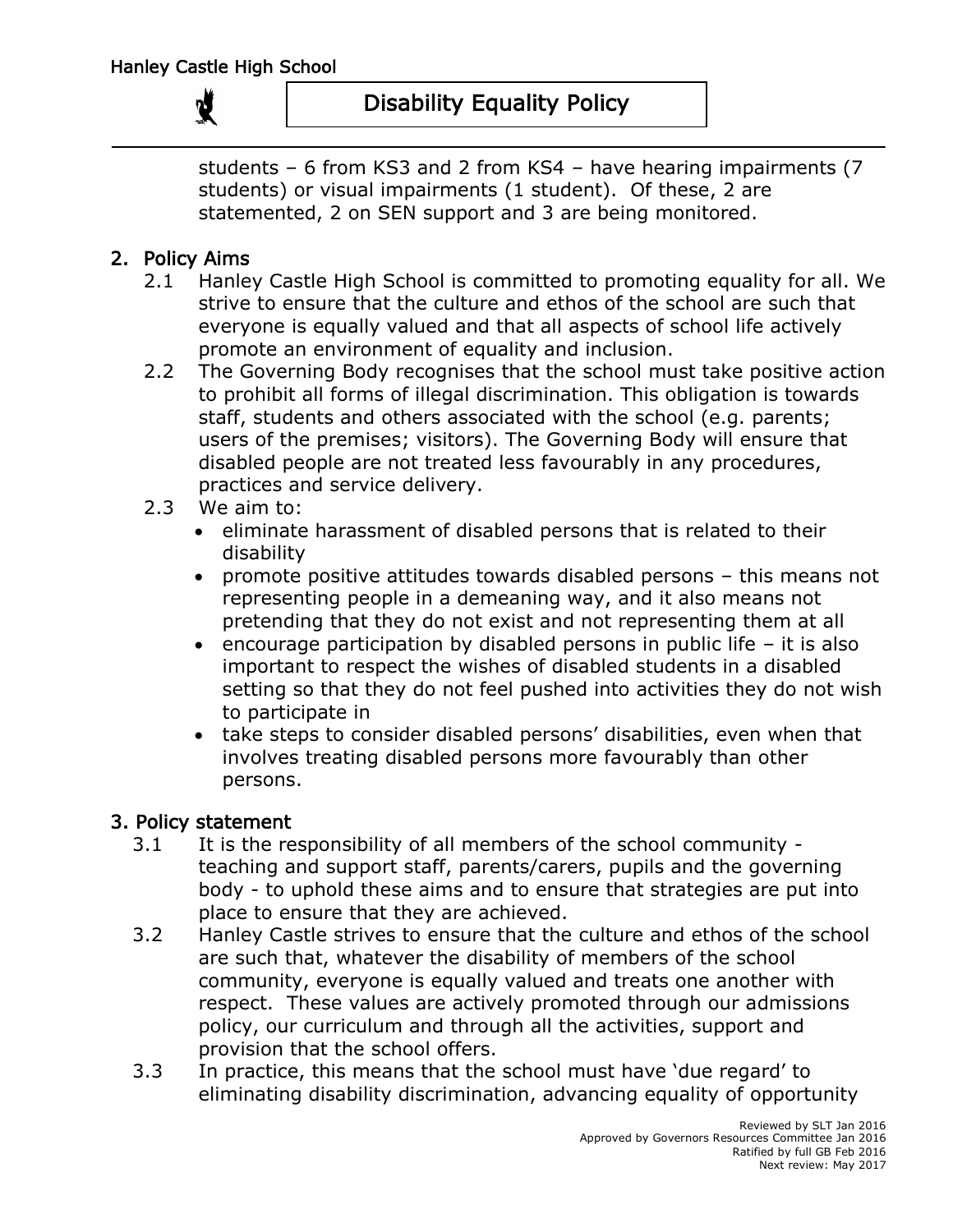# Disability Equality Policy

and fostering good relations in all its conduct, including monitoring, reviewing and evaluating:

- a) The impact of all school systems and policies
- b) Student admissions
- c) Staff recruitment, performance management, professional development and internal appointments
- d) The attainment and progress of students
- e) The curriculum
- f) Teaching, learning and assessment
- g) Assessment and examination arrangements
- h) Personal development and pastoral care
- i) Behaviour, discipline and exclusions
- j) Attendance
- k) Medical care / First Aid
- l) The involvement of outside agencies
- 3.4 In particular the school will focus on:
	- Enabling staff with a disability to have access to premises and facilities that they need for their contracted duties
	- Ensuring that the needs of visitors with a disability are taken into account
	- Better identification of students with disabilities (Key Stage 3 / Aspire at transition)
	- Improved training for teaching and non-teaching staff to better support the success of students with disabilities
	- Improving the physical environment of the school in order to enable students with a disability to take advantage of education and associated services
	- Increasing the extent to which students with a disability can participate in the school curriculum, extra-curricular activities, trips and visits
	- Improving the delivery to students with a disability, within a reasonable time and in ways which are determined after taking into account their disabilities and any preferences expressed by them or their parents, of information which is provided in writing for students who are not disabled.

# 4. Disability equality objectives

4.1 Disability equality objectives are included in our Disability Equality Action Plan.